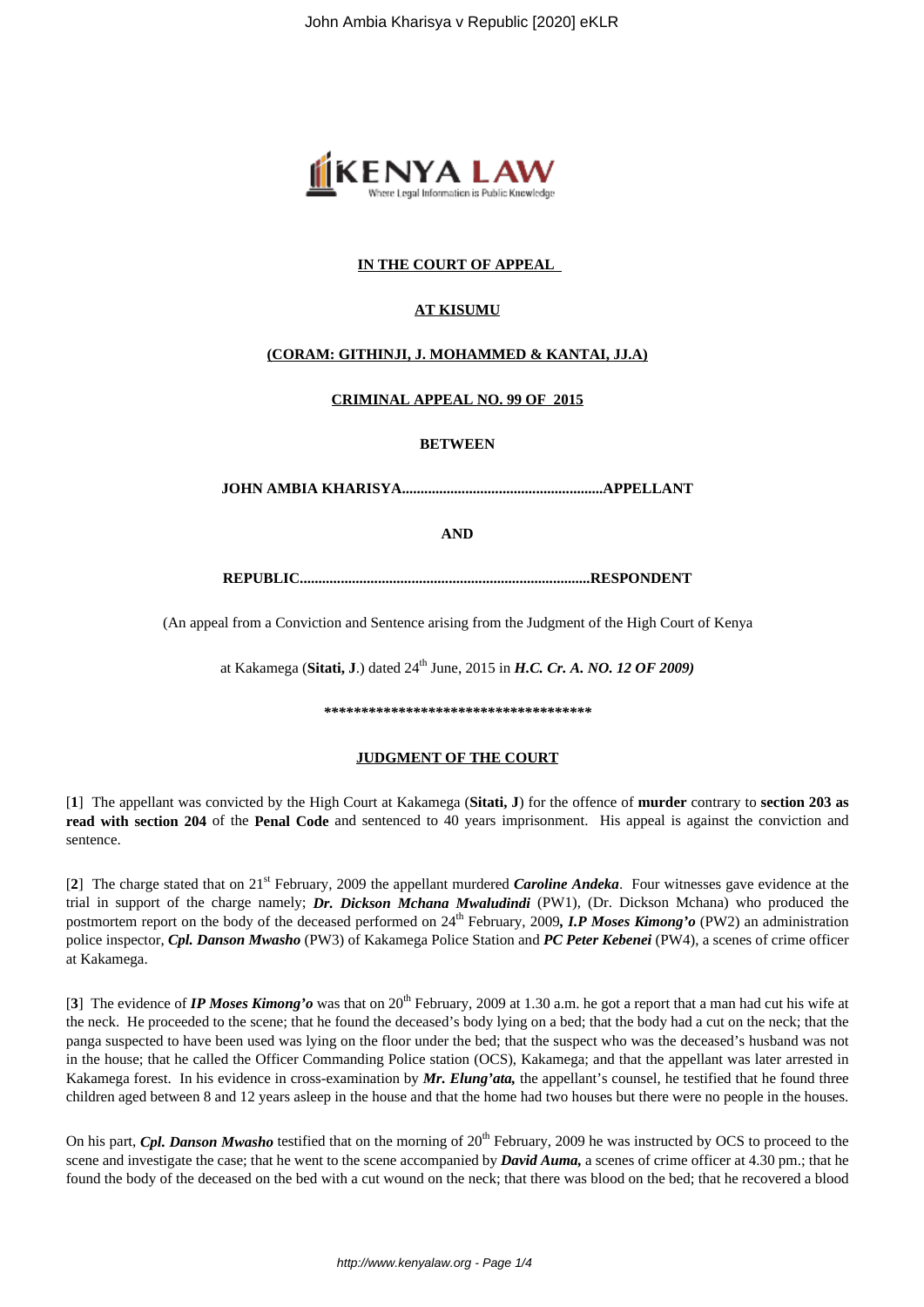stained panga near the bed; that the scene of crime officer took photographs; that he took the body to Kakamega Provincial Hospital for postmortem; and that he got information that the appellant who was arrested later was at home on the material day. He produced the panga as exhibit. The photographs taken at the scene by PC David Ouma and his report were also produced as exhibits by *PC Peter Kimulei Kebenei.*

[4] *Dr. Dickson Mchana* produced the postmortem report prepared by *Dr. Oreke* dated 24<sup>th</sup> February, 2009. According to the postmortem report, the deceased had a cut wound on the neck, the internal jugular vein, right artery and other veins and aesophagus were severed. *Dr. Oreke* formed the opinion that the cause of death was cardio-pulmonary arrest due to severe haemorrhage caused by severed neck vessels, secondary to cut wound on the neck.

[**5**] The appellant's sworn evidence at the trial was briefly as follows:

The deceased was his wife and they had seven children. He was employed by a company and had been at home for three weeks before  $21<sup>st</sup>$  February, 2009. On the material day, he and the deceased were asleep in the bedroom and his three children, all girls, were asleep in another bedroom. In the course of the night one child cried and he woke up the deceased and told her to go and find out why the child was crying. The deceased was not happy. After ten minutes, another child cried, and he again woke up the deceased. The deceased was not happy but she went to the children's bedroom. When the deceased returned to the bedroom, she did not sleep. He described what happened afterwards thus:

**"She quarreled me and pulled me until I fell down from the bed. We started fighting when I got hold of her hand. I touched a panga which she had. I took it and threw it away. It was dark in the house. When I tried to grab the panga from her hands it was not easy to do so at once. I ran out of the house and went to my brother's house and told him of our fracas. When I got outside I heard my wife screaming. My brother is Josephat Mulamula. He has not testified. Mulamula came out of his house and went to my house. I was still standing outside. From there, he went back to his house and told his wife what he had seen in my house. I was still standing outside. My brother's wife went and told the neighbours who came and wanted to lynch me. I ran away to my uncle's home which was about 2½ km away."**

When shown the panga by his counsel he stated:

**"On the day before she had taken the panga for sharpening. It is the one which was used that night. I had no intention to kill my wife. If we had not quarreled this incident could not have occurred."**

On cross-examination by a State Counsel he stated:

### **"It is true that I am the one who cut my wife but it was not intentional"**

[**6**] The trial Judge after analysing the evidence made a finding thus:

### **"As rightly put by the defence there is no direct evidence to link the accused person to the death of the deceased but the circumstances surrounding her death lead to the conclusion that the accused was involved."**

The trial Judge then considered the evidence to find out if malice aforethought was proved, and made findings among others, that the deceased was slashed at a sensitive part of the body while she was asleep; that the appellant had prepared for the death of the deceased; and that the deceased was guilty of murder.

[**7**] The appellant states in the supplementary memorandum of appeal that the trial court failed to evaluate the evidence; disregarded the defence evidence; and that the prosecution failed to prove its case beyond reasonable doubt. The appellant's' counsel in the written submissions submitted, among other things, that *Mulamula,* a critical witness was not called; that the evidence that the appellant had previously suffered a stroke which affected his brain resulting in short temper was not considered; that the appellant was provoked and acted in the heat of passion; and that the offence should be reduced to manslaughter. On the other hand, *Mr. Victor Mule* the prosecution counsel stated that there was sufficient circumstantial evidence that proved that the appellant is the only person who could have murdered the deceased and that malice aforethought was proved by the extent of injuries.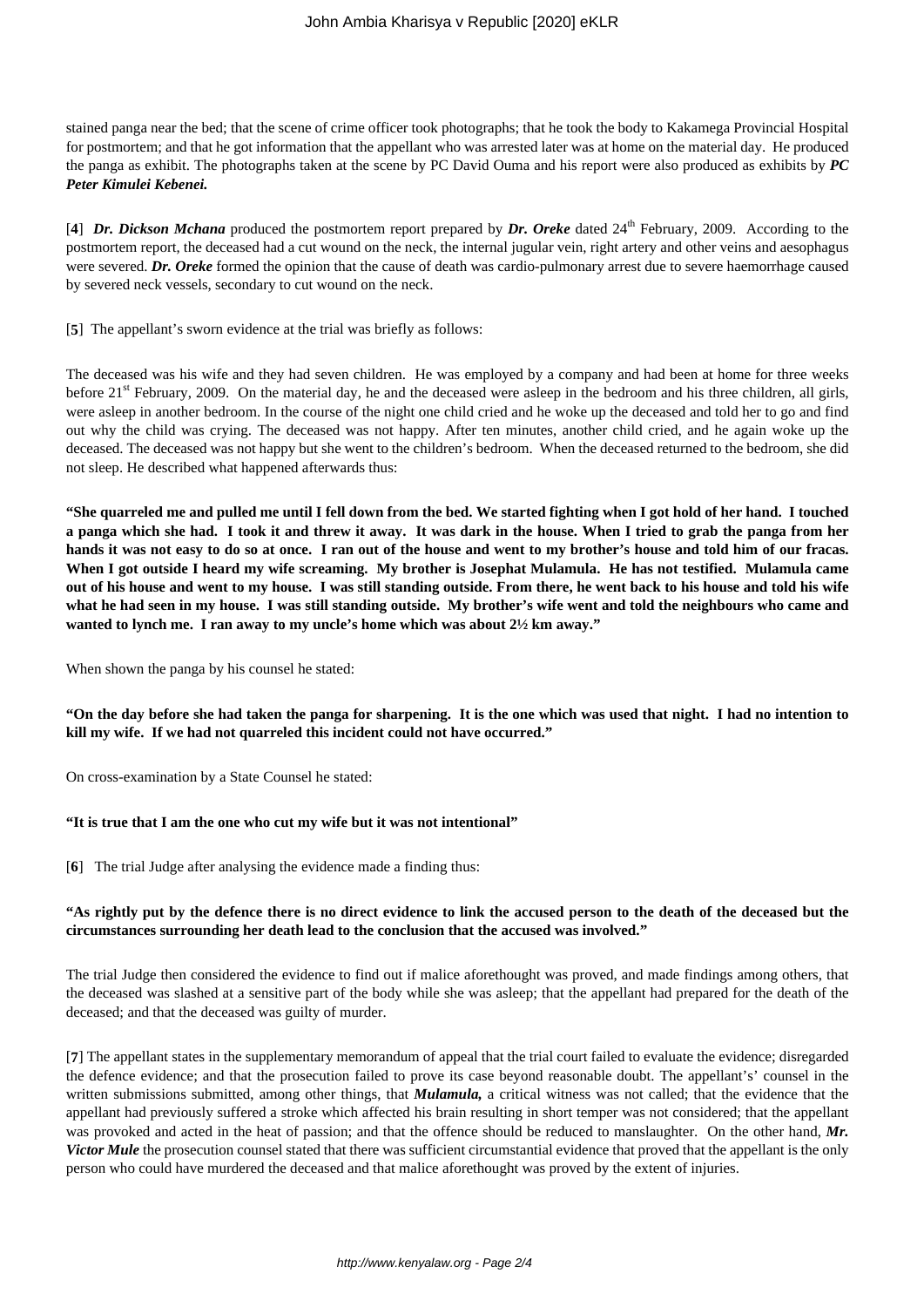[**8**] We have re-considered the evidence. It is evident that the prosecution case was dependent on circumstantial evidence. Two police officers *IP Moses Kimong'o* and *Cpl. Danson Mwasho* described the scene. The deceased was lying on the bed. According to the scenes of crime report dated  $9<sup>th</sup>$  March 2009, the upper body of the deceased was in a pool of blood while the lower part was covered with a blanket and the body was naked. The appellant testified that the deceased pulled him and he fell on the bed and that they started fighting in the course of which he touched the panga that the deceased had. He also stated that if they had not quarreled, the incident could not have occurred. Eventually, he admitted that he is the one who cut the deceased but claimed that it was not intentional. From the appellant's evidence, his brother *Mulamula* did not witness the incident and entered into the house after the incident and after the appellant had reported to him. Thus, failure to call him as a witness did not deprive the court of the evidence of the circumstances in which the deceased died. The appellant's children were in a separate bedroom and indeed *IP Moses Kimong'o* found them still asleep. The evidence of the appellant that the deceased died in the course of a fight was not credible as her naked body was found on the bed with the lower part covered with a blanket. The finding of the trial court that there was no evidence of a struggle and that the deceased was slashed with a panga while still asleep was supported by circumstantial evidence. It is also evident from the postmortem report that the cut on the neck severed the jugular vein, artery and other veins and aesophagus, thereby indicating that the deceased was cut on the neck with force. The blood stained panga was recovered under the bed and the appellant admitted that it was the panga that inflicted the injuries. The appellant was not in the house when the police went to the scene. He admitted that he ran away and the evidence of *IP Moses Kimong'o* was that the appellant was arrested at Kakamega forest.

[**9**] On our own re-evaluation of the evidence, we find that the totality of the circumstantial evidence coupled with appellant's admission that he cut the deceased with a panga proved beyond reasonable doubt that the appellant intentionally murdered the deceased and that he was properly convicted.

[**10**] As regards sentence, the maximum sentence for the offence of murder is death. The learned judge in her discretion sentenced the appellant to 40 years imprisonment. We have considered the mitigation proffered at the trial. Although we agree with the finding of the learned trial judge that the appellant behaved in a most barbaric manner, we find that the sentence was harsh and manifestly excessive. As provided in **section 333(2)** of the **Criminal Procedure Code**, the period of six years when the appellant was in custody should have been taken into account.

[**11**] For the foregoing reason, the appeal against conviction for the offence of murder is hereby dismissed. However, the appeal against sentence is allowed to the extent that the sentence of 40 years is reduced to 20 years imprisonment with effect from  $24<sup>th</sup>$ June, 2015 when he was sentenced.

*Dated and* **delivered at Kisumu this 31st day of January, 2020.**

**E. M. GITH***INJI*

*....................................*

*JUDGE OF APPEAL*

**J. MOHAMMED**

*..................................*

**JUDGE OF APPEAL**

**S. ole KANTAI**

*...................................*

**JUDGE OF APPEAL**